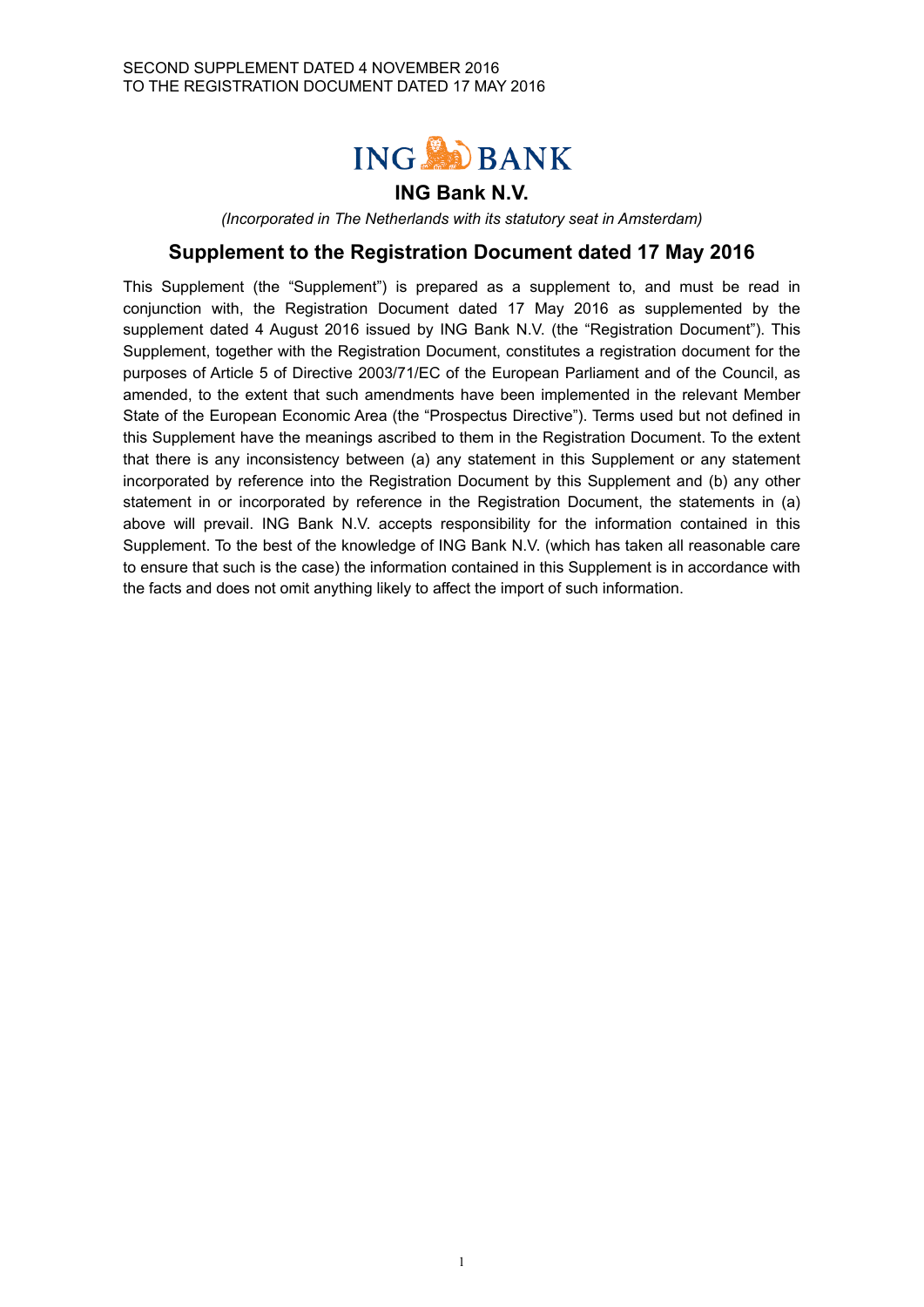#### **INTRODUCTION**

No person has been authorised to give any information or to make any representation not contained in or not consistent with the Registration Document and this Supplement and, if given or made, such information or representation must not be relied upon as having been authorised by ING Bank N.V.

Neither the delivery of this Supplement nor the Registration Document shall in any circumstances imply that the information contained in such Registration Document and herein concerning ING Bank N.V. is correct at any time subsequent to 4 August 2016 (in the case of the Registration Document) or the date hereof (in the case of this Supplement).

So long as the Registration Document and this Supplement are valid as described in Article 9 of the Prospectus Directive, copies of this Supplement and the Registration Document, together with the other documents listed in the "General Information – Documents Available for Inspection or Collection" section of the Registration Document and the information incorporated by reference in the Registration Document by this Supplement, will be available free of charge from ING Bank N.V. and the specified office of the Paying Agents. Requests for such documents should be directed to ING Bank N.V. at Foppingadreef 7, 1102 BD Amsterdam, The Netherlands. In addition, this Supplement, the Registration Document and the documents which are incorporated by reference in the Registration Document will be made available on the website of ING (www.ing.com/Investor-relations/Fixed-income-information.htm).

The distribution of the Registration Document and this Supplement may be restricted by law in certain jurisdictions. Persons into whose possession the Registration Document and/or this Supplement come must inform themselves about, and observe, any such restrictions.

#### **RECENT DEVELOPMENTS AND INFORMATION INCORPORATED BY REFERENCE**

On 3 November 2016, ING Groep N.V. ("ING Group") published a press release entitled "ING 3Q16 underlying net result EUR 1,336 million" (the "Q3 Press Release"). The Q3 Press Release contains, among other things, ING Group's consolidated unaudited results as at, and for the three month period and the nine month period ended, 30 September 2016. For information about recent developments in the banking business of ING Group, which is conducted substantially through ING Bank N.V. and its consolidated group, during this period, see the Q3 Press Release. A copy of the Q3 Press Release has been filed with the AFM and, by virtue of this Supplement, is incorporated by reference in, and forms part of, the Registration Document.

Please note, however, that the consolidated operations of ING Bank N.V., while materially the same, are not identical with the reported financial and statistical information on a segment basis for ING Group's banking business as described in the Q3 Press Release. In addition, ING Group is not responsible for production of the Registration Document.

### **MODIFICATIONS TO THE REGISTRATION DOCUMENT**

*1. The following new items (i) and (j) shall be inserted in the section entitled "Documents Incorporated by Reference" on page 3 of the Registration Document:*

- "(i) the press release published by ING on 3 October 2016 entitled "ING strategy update: Accelerating Think Forward"; and
- (j) the press release published by ING Group on 3 November 2016 entitled "ING 3Q16 underlying net result EUR 1,336 million" (the "Q3 Press Release" and, together with the